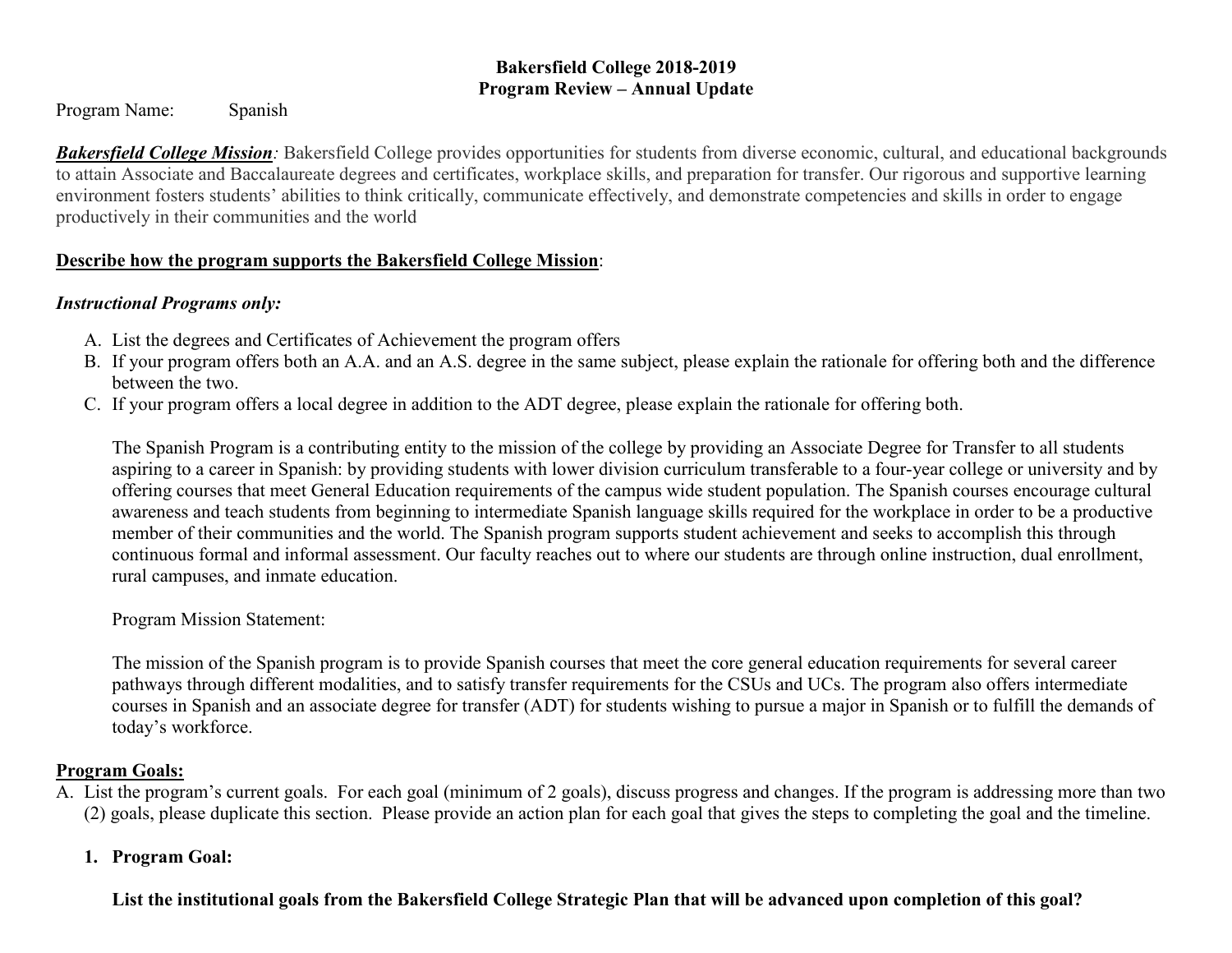(Student Learning, Student Progression and Completion, Facilities, Leadership and Engagement)

**Progress on goal achievement:**

### **Status Update – Action Plan and any link to Resource Requests:**

Implement a Spanish placement test.

The Spanish Department will implement a placement test for students who have proficiency in the language:

David Neville has met with the CSUB faculty to review their Spanish placement test.

The Spanish department will apply for funds to purchase the test.

The Spanish department will follow up with Terri Goldstein's office and work with her to assure compliance.

The Placement Center will house the test.

IT personnel will install which will include all trouble shooting and product testing.

The cost for each test is currently less than \$20.

The Assessment Center will determine the schedule for the taking of the placement test in consultation with the Spanish Faculty. The Spanish Faculty will be responsible for Advertising through posters, word of mouth, counselors, etc.

# **2. Program Goal:**

**List the institutional goals from the Bakersfield College Strategic Plan that will be advanced upon completion of this goal?**  (1. Student Learning, 2. Student Progression and Completion, 3. Facilities, 4. Leadership and Engagement)

# **Progress on goal achievement:**

# **Status Update – Action Plan and link to Resource Requests**

The department will increase the number of online offerings.

Spanish B2 and Spanish B36 will be offered completely online in addition to the traditional face-to-face and hybrid course offerings. Maritza Salgueiro-Carlisle will offer Spanish B36 online. The course will be offered online for first time in Spring 2019.

The department will increase the number of sections for B35 online and Hybrid.

The department will offer Spanish B2 online. The course will be offered online for first time in fall and spring of 2018-19. The department will evaluate the benefit of online and hybrid course offerings in comparison to face to face offerings.

(Student Progression and Completion)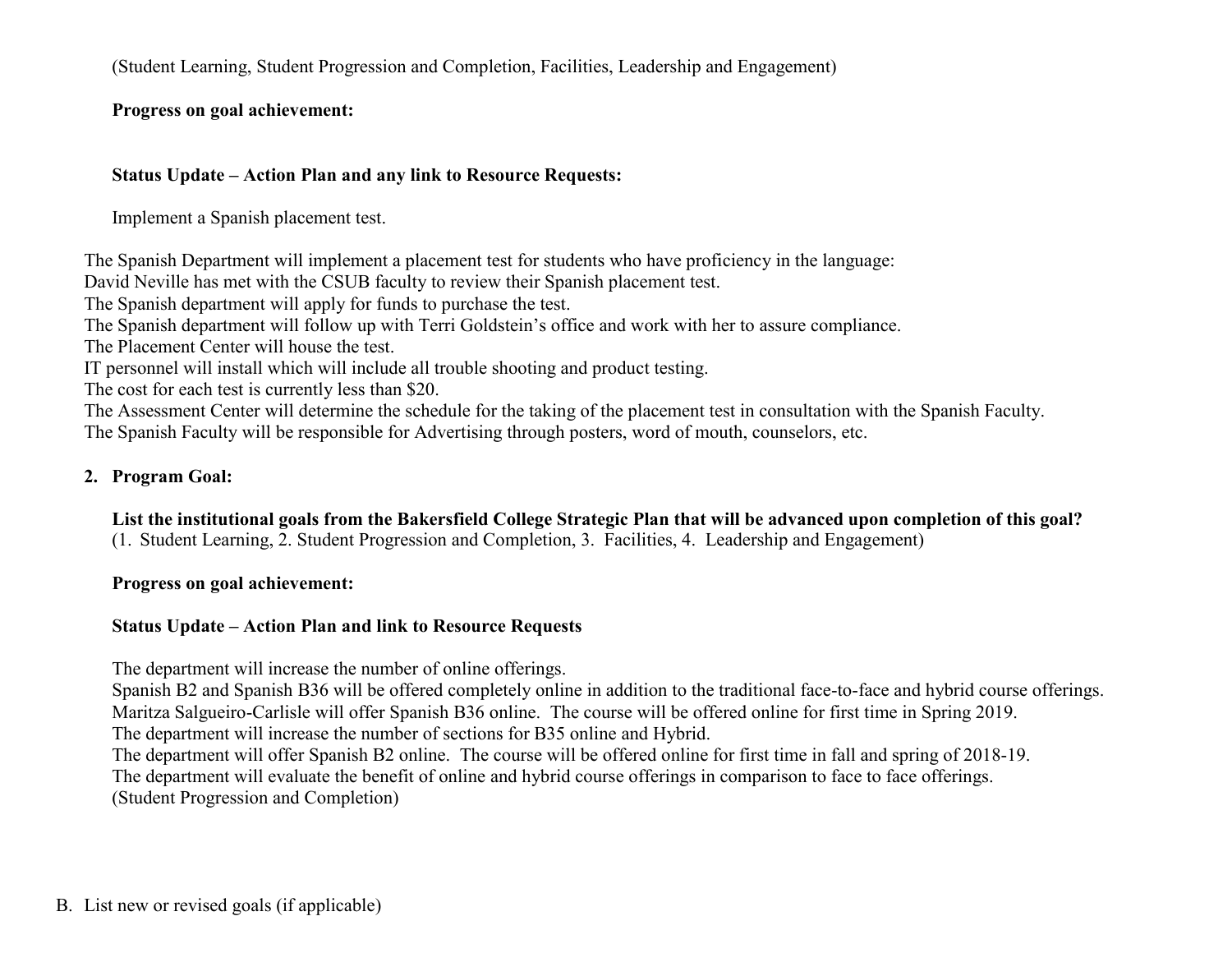#### **Program Goal:**

**List the institutional goals from the Bakersfield College Strategic Plan that will be advanced upon completion of this goal?**  (Student Learning, Student Progression and Completion, Facilities, Leadership and Engagement)

#### **Progress on goal achievement:**

**Status Update – Action Plan and link to Resource Requests:**

#### **Program Analysis**:

Take a look at your trend data (all programs should have some form of data that is used to look at changes over time). *All programs will answer the following questions unless otherwise indicated.*

1. Please report on any unexpected changes or challenges that your program encountered this cycle:

Spanish B1 Salient Statistics: Numbers: African American 38-71 - Nearly doubled Filipino 32-58 Nearly doubled Hispanic 843-1030 - Up nearly 200 White 162-190 up nearly 30 Overall increase 1150 – 1435 - Nearly 300 students All other courses have decreased in enrollments except for B1 and B36. Overall increase from 1619-1842 - 223 - 3 year consecutive increase of nearly 700 students. Probably due in large part to the Dual Enrollment Students as well as the Inmate Scholars program.

Spanish B1 success rates have increased by 7.7% from 73.1% to 80.8% this past year alone. This huge increase in success needs to be accounted for as we have not instituted any new methods nor made any substantive changes to our program to account for this. We have however had an increase in the Dual Enrollment as well as the Inmate Scholars programs which may be the cause of grade inflation. We have added new online courses as well as additional adjunct instructors. Aside from these changes to our program, there are no other changes that can easily explain this change in success.

We have not seen a subsequent rise but rather a decrease in success rates for Spanish B2. Given the extraordinary rise in Spanish B1 success rates over the last two or more years, it would be expected that the Spanish B2 courses would experience a similar rise. However, the opposite has occurred with respect to B2. SpanishB3 and B4 have too few numbers to be of statistical significance. The success rates for our other courses have remained steady.

By ethnicity we have shown tremendous success increases in African American from 34% to 53.5% over the last 2 years. Asian has shown even greater increases from 66.7% to 100% success rates since 2014-2018. White has also shown increases of 11% in the last year from 65% to 76.9%. These huge increases by ethnicity need to be looked into.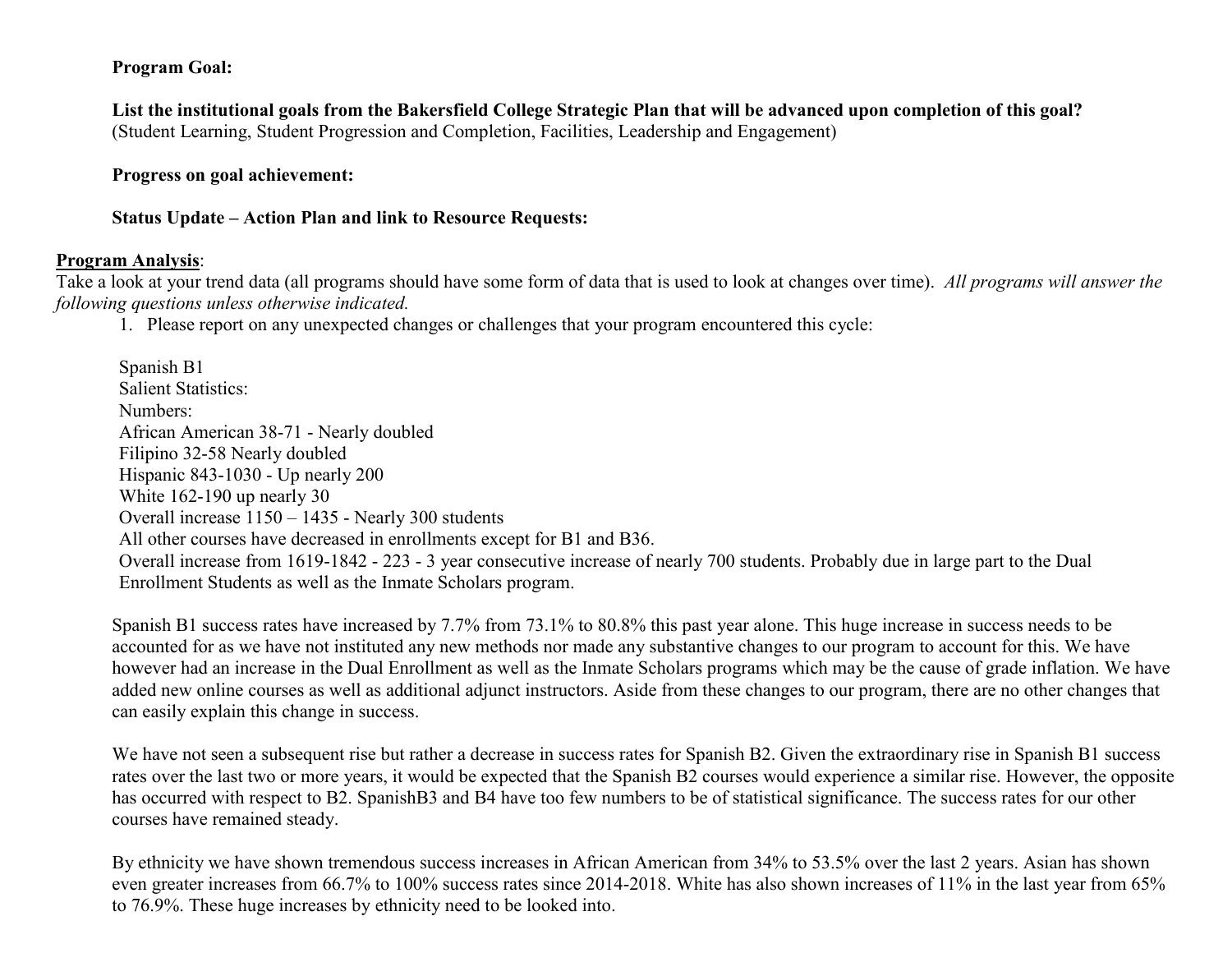2. How does your trend data (or other data your area collects) impact your decision making process for your program?

We, as a department would like to be able to take credit, and more to the point, we would like to be able to replicate this from year to year. Our concern is that this success rate increase has not been seen in any other level of Spanish. We need to do additional research to discover the source of this unexpectedly high increase in success.

3. Evidence of Department Dialog of data. If you have had time to review and discuss your program's data with members of your department, attach documentation of your discussion. Documentation can come in the form of minutes from meetings or retreats, email dialog or any other ways that show substantive discussion.

We have shared data received from the Office of Institutional Effectiveness and received data from David Buitron regarding our program for the last 10 years with respect to the courses, age, ethnicity, success rates and other factors. This was shared and discussed in person and via email.

4. Were there any changes to student demographics (age, gender, or ethnicity) for the past cycle?

Yes. Student enrollment in the Spanish program continues to grow rapidly, from 1, 512 of 2016-17 to 1, 753 in 2017-18, resulting in a 16% increase. While female students maintain the majority status in our student population, there has been a shift in gender ratio: female students have declined from 62% in 2016-17 to 56% in 2017-18 while male students increased from 38% to 41%. Enrollment of students 19 and younger has been gradually rising over the past several years, from 31% in 2014-15, to 38% in 2015-16, to 39% in 2016-17 and at 42% of our student population in 2017-18 academic year. During the same time period, the number of students between the ages 20-29 has decreased from 56% in 2014-15 to 44% during 2017-18. The other two age groups—30-39 and 40 & older—have not changed dramatically and remain much smaller at 10% and 4% respectively.

Spanish attracts more of the younger students than students 30 or older. The 19 and younger group is 6% more than the college average, while the two older age groups are  $6\%$  less than the college average.

The ethnicity of the students enrolled in the Spanish program remains unchanged. Not surprisingly, 76% of our students are Hispanic and only 12% are White, while the college average is 67% Hispanic and 19% White.

5. Were there any changes to student success and retention rates for face-to-face and online courses? (instructional only)

Yes. Both our retention rate and success rate rose yet again. Retention rate was at 88% in 2016-17 and reached 91% in 2017-18. Success rate was 74% in 2016-17 and now it is at 80% for traditional courses and 75% for Distance Ed. Our retention rate is comparable to college wide number, but our success rate has been consistently higher, especially during the last year. Female students were more successful at the success rate of 75% than male students at 70%. Students 19 and younger were most successful at 75% while students 40 and older were least successful at 68%. Hispanics and Asians achieved higher success rates while all other ethnicities achieved lower success rates compared to college wide data. It is interesting to notice that our younger students have a higher success rate—at 75%-- than our older students who have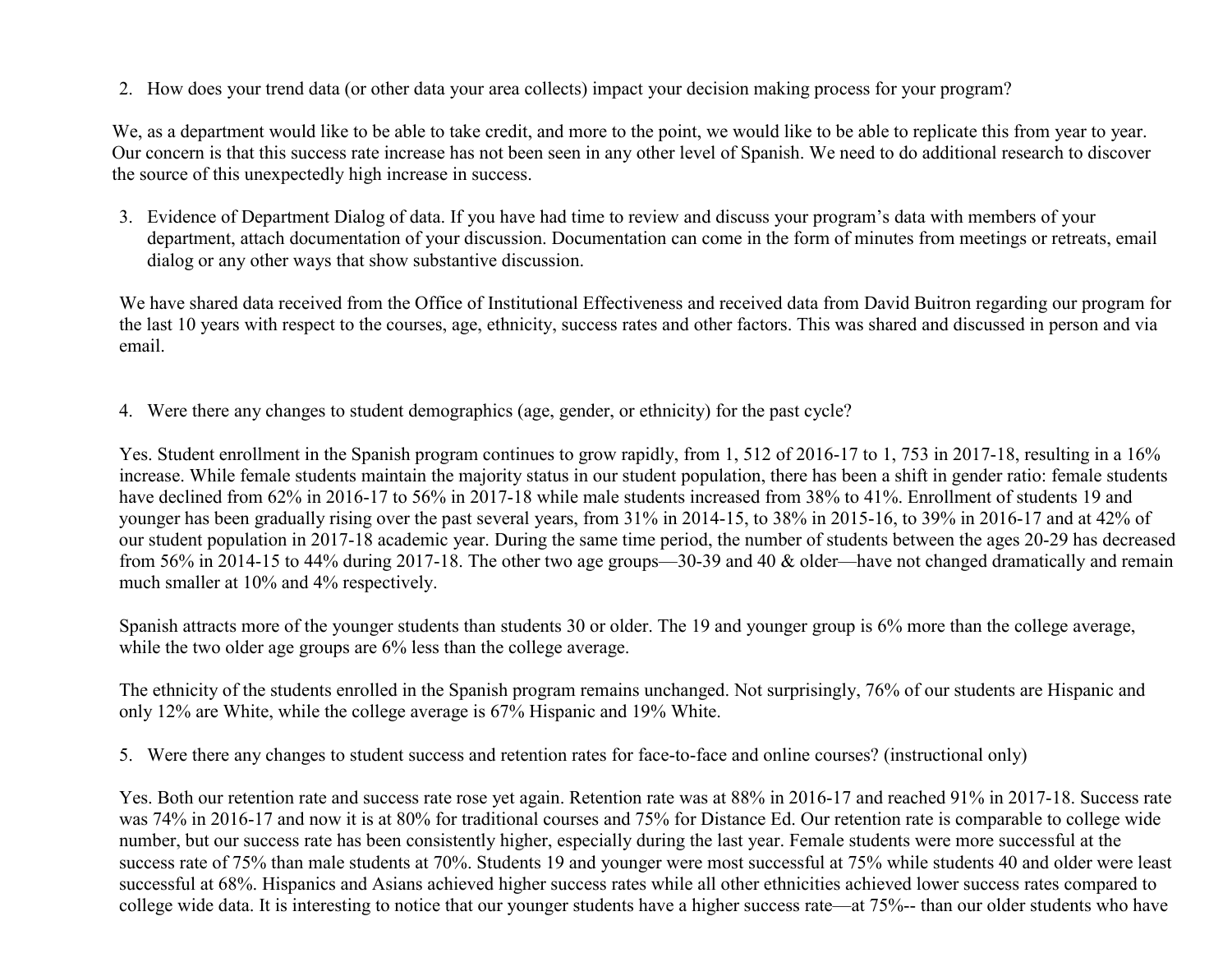a success rate of 68%. The college wide data shows the opposite trend is true—that students 19 and younger have a 67% success rate, while 40 and older students are at a much higher 78% success rate. 2017-18 was the first year we received data on our online courses. We will observe changes as information of subsequent years is compiled.

6. Equity gaps. Please look for large differences, or gaps, between top performing groups and others. Consider how you could identify the reasons behind these gaps, and if there changes that could be made to reduce them. For in depth review of equity issues, and on changes that are being made campus-wide, please refer to the current [Bakersfield College Student Equity Plan.](https://www.bakersfieldcollege.edu/sites/bakersfieldcollege.edu/files/2015-18_StudentEquityPlan.pdf)

There is definitely an achievement gap between our younger (19 and younger) students and older (40 and older) students. Younger age seems to aid the acquisition of a foreign language as researches have shown. Also, younger students tend to be more technology savvy, and they generally manage online components of Spanish courses more efficiently. Older students need to seek help and utilize resources outside of classroom such as Supplemental Instruction and Tutoring Center in order to keep pace with the rest of student demographics. Targeted help for older students could be helpful through Supplemental Instruction – but this has been pulled due to lack of funds.

With the exception of Hispanics and Asians, all other ethnicities (African American, American Indian, White, two or more Races) achieved a success rate much lower than the college wide average. For example, Hispanics had a 76% success rate, higher than the college wide 68%, while African Americans had a 41% success rate in Spanish, lower that the college average success rate of 55%. Whites had a 65% success rate, also lower than the college wide 77% for Whites in other subjects. While it is great to see that Hispanic/Latino students are achieving a higher success rate, the Spanish program needs to do more to help African American students and Whites so that their success rates in Spanish become comparable to their success rates in other areas. Currently the Spanish program is revising curriculum to reflect such effort.

7. Please describe any recent achievements of your department, including but not limited to faculty who have won awards or distinctions, new projects your department has implemented, professional development work, professional conference presentations or recently published work.

The department is actively represented in different professional organizations. A faculty member serves as the Regional Representative for the Central California World Language Program (CCWLP). CCWLP is a 40-hour program designed to support CSMP goals I and II by providing participants with effective research and standards-based instructional strategies that both motivate and engage learners in the acquisition of the target language. A faculty member also serves as the Regional Representative for the Modern Classical Language and Literatures (MCLL). MCLL provides teacher participants the opportunity to maintain and improve their knowledge of the language they teach.

Members of the department also attend the grading sessions of the AP Spanish exam and are members of the calibration team. They attend the onsite professional workshops and academic discussions.

The department promotes the Spanish language and culture through the Spanish Club. A department faculty member is the club's advisor. The club meets once a week, members attend cultural activities and lectures, invite guest speakers to campus, and go on field trips.

8. The college has embarked on significant efforts such **as Guided Pathways, affinity groups** and **completion coaching communities** to improve the success and completion rates of our students. Please describe what your program/department/office is doing to contribute to these efforts.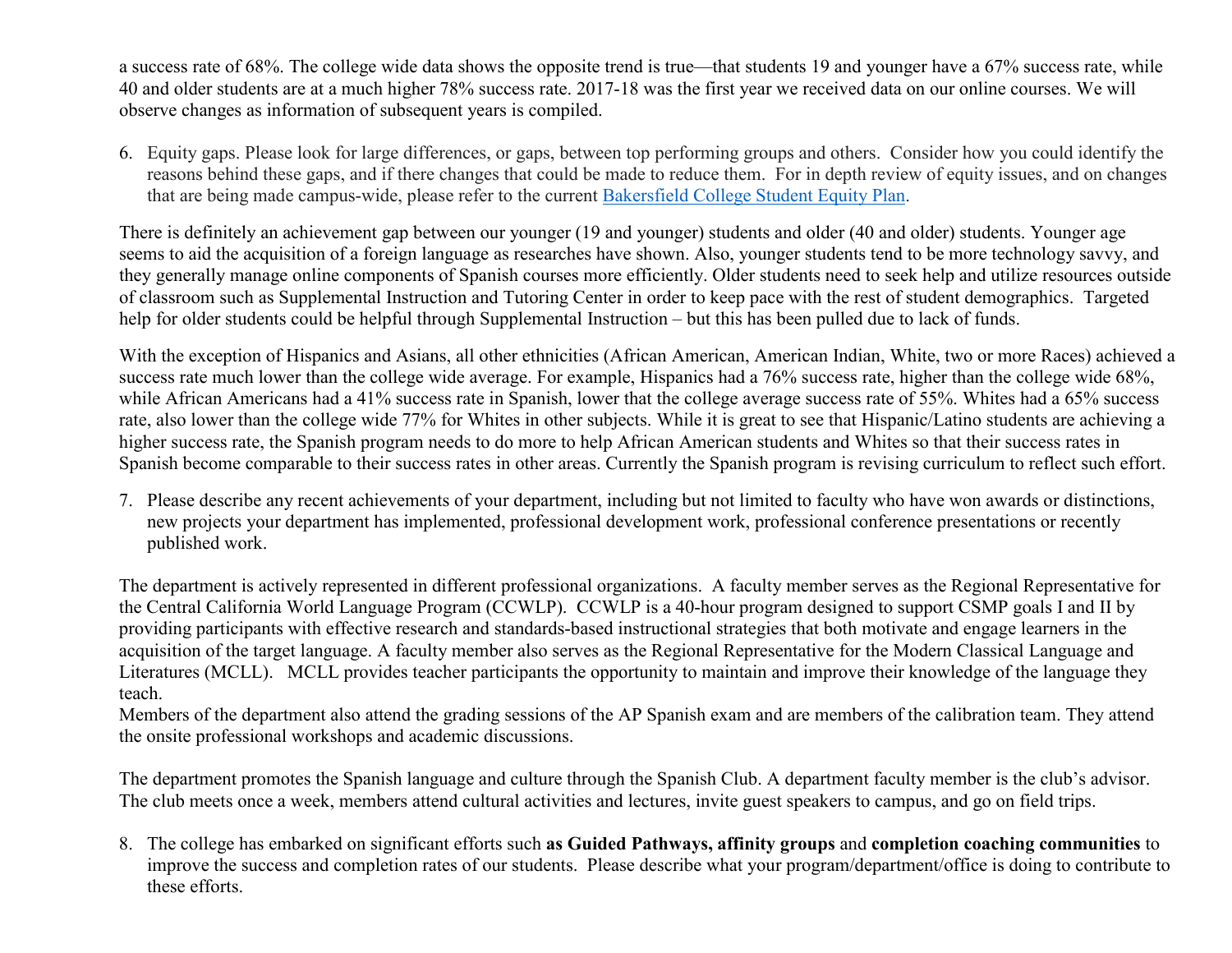The Spanish program has been actively involved in the Arts, Humanities and Communication Pathway (AHC Pathway) since Spring 2017. One faculty member helped draft Pathway goals and establish course patterns along with members from other areas of campus. Several faculty members in the Spanish program contacted more than 100 students in Fall 2017 to encourage them to take specific steps in order to reach their educational goals at BC. We recorded two short videos promoting our Native Speakers track and our Non-native Speakers track. We also held an informational meeting in December 2017 where students interested in Spanish major had an opportunity to interact with faculty and a BC educational advisor. In Spring 2018, a completion coach from the Spanish program attended AHC Pathway meeting at least once a month to stay informed of all Pathway projects.

9. Explain your role if you are involved in Dual Enrollment, Inmate Education, or Rural Initiatives.

We are involved in the Dual Enrollment, Inmate Education and Rural Initiatives programs. We have been involved in these programs for the last 2 to 3 years and have worked with the various members of the schools as well as instructors and BC personnel to attempt to provide staffing for them. Our involvement has been limited by our lack of full time instructors. For example: We have a Japanese instructor who was working as a full time temporary instructor in the prison and would love to continue but our Japanese program on the main campus needed her to be able to continue once her full time status was ended.

For the last 3 years we have asked for and received a full time temporary position in Spanish as a part of the Rural Initiatives project because we have not had enough instructors in Spanish.

We have asked for additional fulltime instructors but have not received additional instructors for the last 4 years, not counting our last 2 who were for positions that were vacated due to retiring or faculty leaving.

#### **Analysis of Received Resources from Previous Cycle**

# **Discuss the type of resources you received and their Impact on program effectiveness?**

### **Facilities: N/A**

*If your program received a building remodel or renovation, additional furniture or beyond routine maintenance, please explain how this request or requests impacts your program and helps contribute to student success.*

- 1: Space Allocation
- 2: Renovation
- 3: Furniture
- 4: Other
- 5: Beyond Routine Maintenance

# **Technology:**

*If your program received technology (audio/visual – projectors, TV's, document cameras) and computers, how does the technology impact your program and help contribute to student success?*

- 1: Replacement Technology
- 2: New Technology the computer in LA 201 needs to be replaced, we are experiencing too many technical issues.
- 3: Software